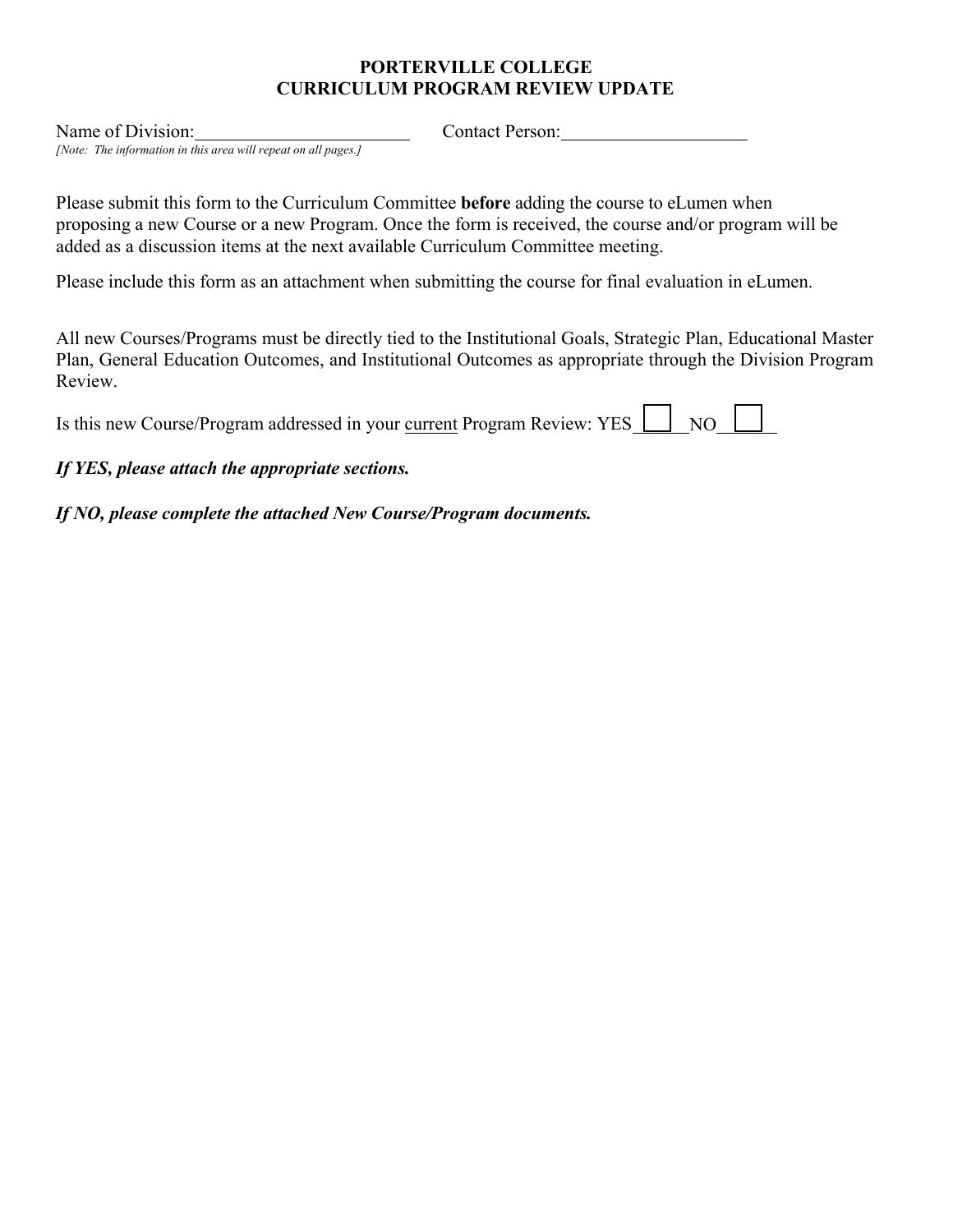## **PORTERVILLE COLLEGE**

# **CURRICULUM COMMITTEE**

# **COURSE ADDITION**

The items enumerated below are to assist you in filling out the Course Addition Form. Short descriptions and examples have been given to guide you in completing this form

# **ATTACH COURSE OUTLINE (DRAFT)**

| 1. INITIATED BY                      |                      |                   |            |
|--------------------------------------|----------------------|-------------------|------------|
|                                      | Instructor           | Division          | Department |
| 2. Subject                           | <b>Number</b>        | <b>Title</b>      |            |
| Units                                | <b>Lecture Hours</b> | Lab Hours         |            |
| <b>Computer Assisted Instruction</b> |                      | Distance Learning |            |

# 3. **CONTENT REVIEW**

If a prerequisite, corequisite or recommended preparation is listed below, content review forms (entrance, exit and/or corequisite) must be included with this proposal. Forms are available on the web under the Curriculum Committee tab. **ALL INFORMATION BELOW MUST BE IDENTICAL ON THE ATTACHED COURSE OUTLINE.**

| Prerequisite:                     |  |
|-----------------------------------|--|
|                                   |  |
|                                   |  |
|                                   |  |
|                                   |  |
|                                   |  |
|                                   |  |
| Corequisite:                      |  |
|                                   |  |
|                                   |  |
|                                   |  |
|                                   |  |
|                                   |  |
| Other                             |  |
| Recommended                       |  |
| <b>Preparation</b><br>(Advisory): |  |
|                                   |  |
|                                   |  |
|                                   |  |

# 4. **CATALOG DESCRIPTION**

Provide a draft of the course description as you wish it to appear in the catalog. **This must match the attached course outline.**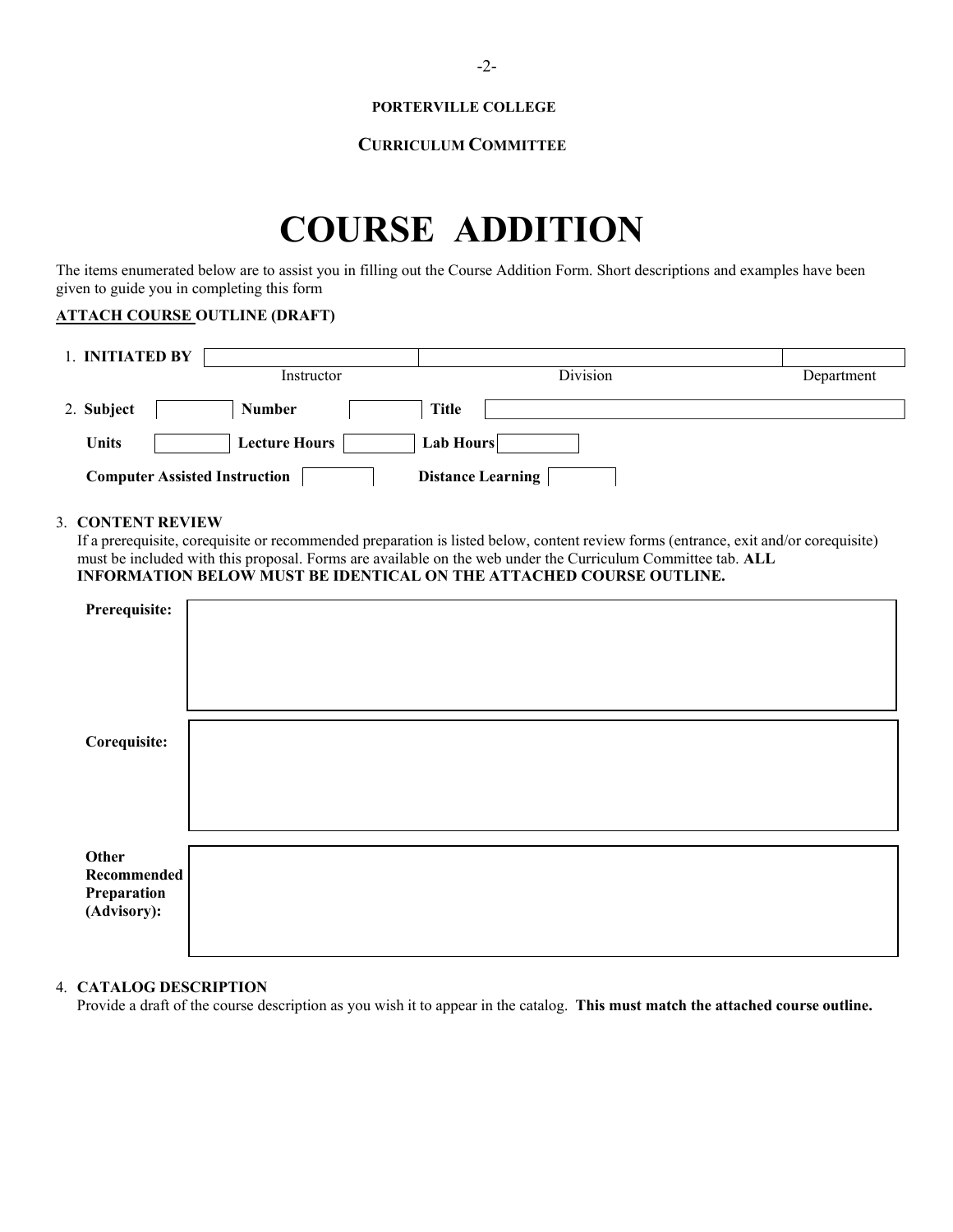### 5. **REASON FOR ADDITION**

Provide a concise statement as to why the course is being added. Be clear regarding the evidence of need for the addition of this course (e.g., articulation with other colleges/universities, student demand, recommendation from advisory committee or external accreditation review, campus program review).

6. **DESCRIBE ANY FISCAL IMPACT THIS ADDITION WILL HAVE ON THE DEPARTMENT, COLLEGE AND/OR DISTRICT:** Address significant changes in staffing, facilities, equipment, supplies, learning resources or state reimbursement (e.g. loss of eligibility for basic skills, matriculation, and/or other categorical funding). Example: Adding a component of computer assisted instruction to a class could mean a change in identification of facilities, the need to purchase computers and software and the need for additional staff.

# 7. **CHECK ANY OF THE FOLLOWING CATEGORIES FOR WHICH THIS COURSE WILL BE USED.**

| a. | None                                |  |
|----|-------------------------------------|--|
| b. | AA/AS Degree                        |  |
| c. | Associate Degree for Transfer (ADT) |  |
| d. | Area of Emphasis                    |  |
| e. | Certificate of Achievement          |  |
| £  | Certificate of Proficiency          |  |
|    |                                     |  |

8. **GENERAL EDUCATION:** Forms for the appropriate Associate Degree area are available from Instructional Operations. CSU and IGETC requests approved by the Curriculum Committee are submitted each December for review by the specific four-year system office.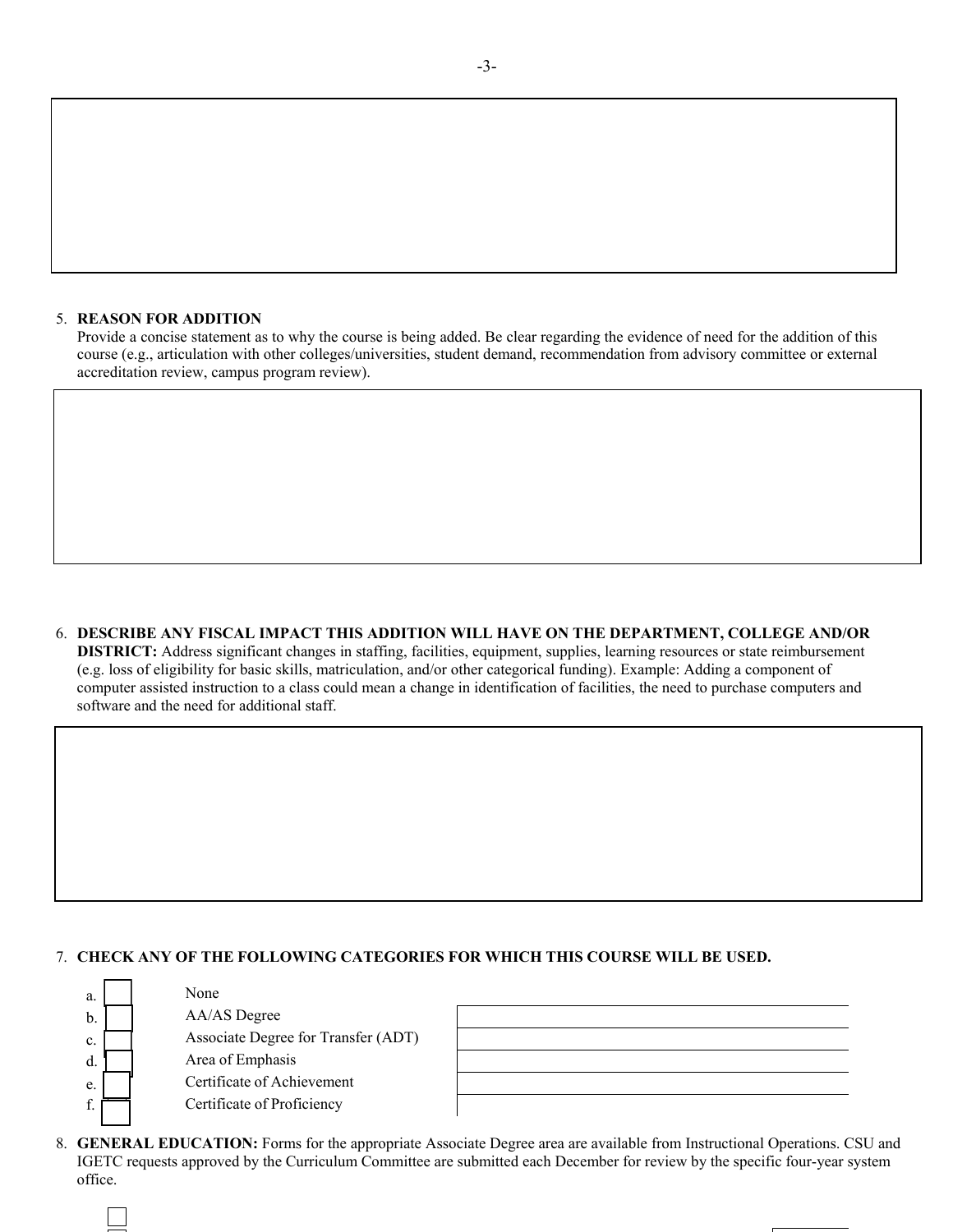| a.<br>b.<br>c.<br>d. | Not applicable<br>General Education - Associate Degree<br>General Education – CSU Certification<br>General Education – IGETC | Area<br>Area<br>Area                                          | Section<br>Section<br>Section |
|----------------------|------------------------------------------------------------------------------------------------------------------------------|---------------------------------------------------------------|-------------------------------|
|                      | 9. FOR ARTICULATION OFFICER USE ONLY:<br>Yes<br>CSU Articulation Probability<br>No<br>CSU Transfer Probability<br>Yes<br>No  | UC Articulation Probability<br><b>UC Transfer Probability</b> | Yes<br>No<br>Yes<br>No        |
|                      | Articulation Officer                                                                                                         |                                                               | Date                          |

# 10. **THIS COURSE MEETS OR EXCEEDS STATE TITLE 5 STANDARDS AND CRITERIA FOR COURSES AND CLASSES (Check one)**

 $\Box$  Credit course applicable as units to the associate degree (within degree/certificate requirements or elective toward graduation) – Title 5: Section 55002

Credit course not applicable as units toward an associate degree – Title 5: Section 55002

Basic skills (when designated as non-degree credit; courses in reading, writing, computation, and ESL) – Title 5: 55002/55000(j)

Noncredit course (offered for zero units) – Title 5: Section 55002

-4-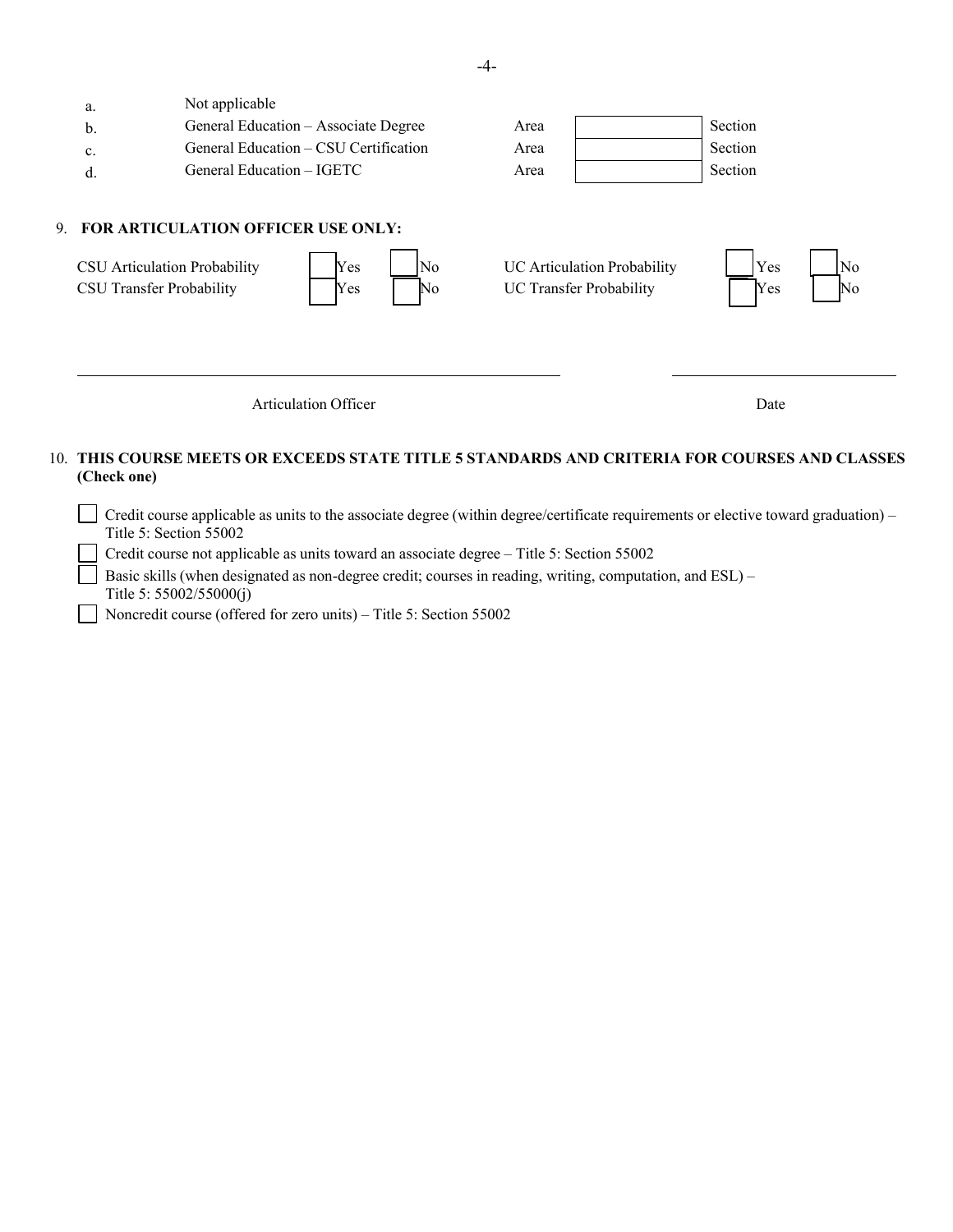# 11. **Porterville College CROSS-LISTING COLLABORATION AND LETTER OF INTENT**

| Cross-listed<br>Yes                                          | The original Letter<br>No<br>Porterville, must be<br><b>Committee will no</b>             |
|--------------------------------------------------------------|-------------------------------------------------------------------------------------------|
| If yes, please list cross-listed<br>course(s)                | department at Por<br>Please meet and col<br>this course modifica<br>course is to be cross |
|                                                              | Date sent                                                                                 |
| Similarity in course content<br>Yes<br>in another department | No                                                                                        |
| If yes, please list similar course                           |                                                                                           |

of Intent, with sign off by the affected department at included with this proposal. The Curriculum **Committee will not review any proposal that affects any division or**  terville unless a completed Letter of Intent is on file. Please meet and collaborate with the appropriate chair or coordinator when this course modification affects another program or certificate or if this s-listed at Porterville.

| Date sent | Date returned |
|-----------|---------------|
|           |               |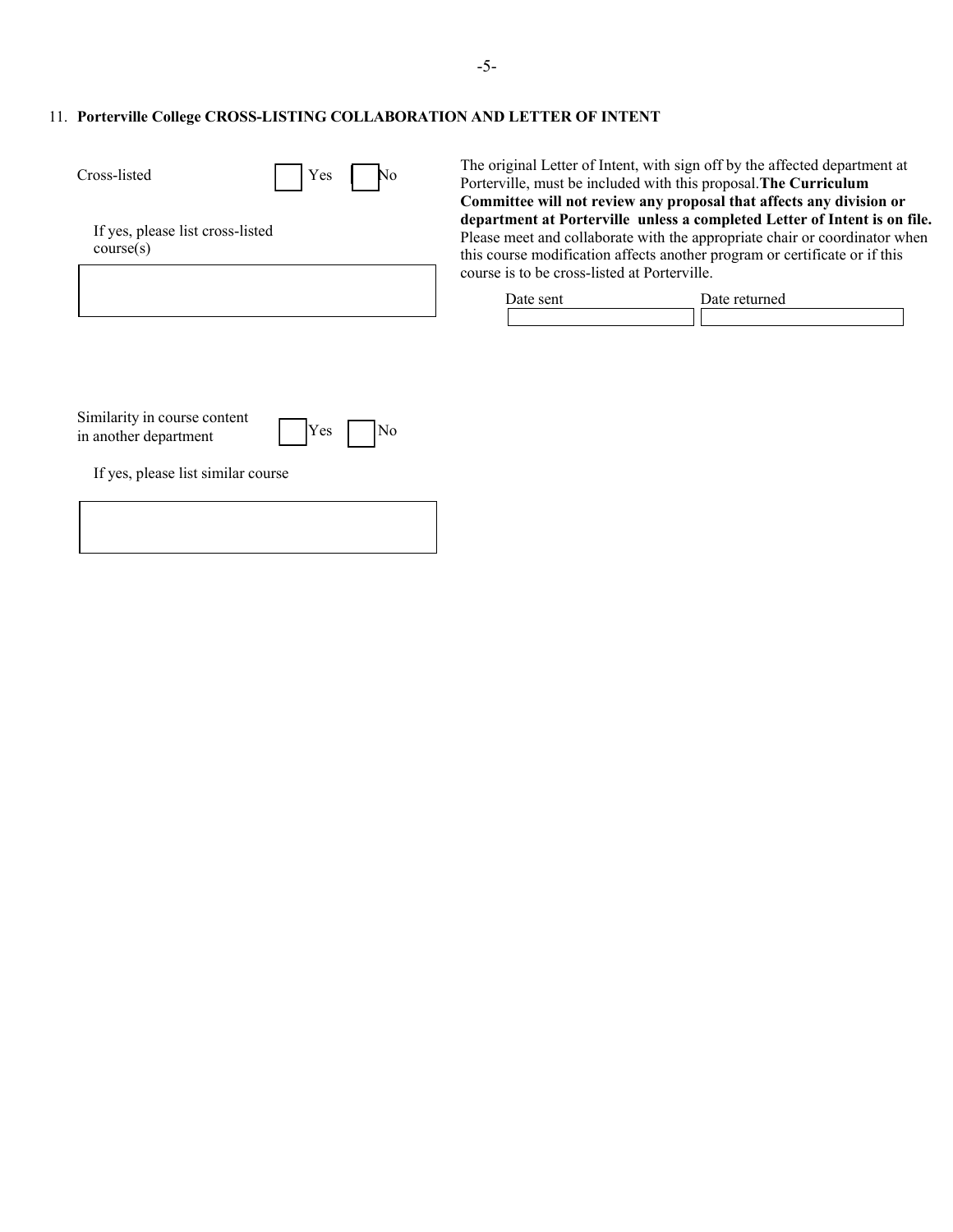## 12. **FOR LEARNING RESOURCES REPRESENTATIVE USE ONLY:**

To assess learning resources support for your course or program, please consult with your departmental liaison librarian to determine the adequacy of the resources available and have the liaison librarian sign below.

|                  | Resources Require Upgrading<br>Estimated Costs to Upgrade \$<br>Funding Available to Upgrade? Yes<br>N <sub>o</sub>                                                                                                                                                                                                                                                                                                                                                                                                                                                                                                                                 |
|------------------|-----------------------------------------------------------------------------------------------------------------------------------------------------------------------------------------------------------------------------------------------------------------------------------------------------------------------------------------------------------------------------------------------------------------------------------------------------------------------------------------------------------------------------------------------------------------------------------------------------------------------------------------------------|
|                  | Date                                                                                                                                                                                                                                                                                                                                                                                                                                                                                                                                                                                                                                                |
|                  |                                                                                                                                                                                                                                                                                                                                                                                                                                                                                                                                                                                                                                                     |
|                  | Please meet with the Outcomes Coordinator to submit your SLOs for review and have the Outcomes Coordinator sign below.                                                                                                                                                                                                                                                                                                                                                                                                                                                                                                                              |
|                  |                                                                                                                                                                                                                                                                                                                                                                                                                                                                                                                                                                                                                                                     |
|                  | Date                                                                                                                                                                                                                                                                                                                                                                                                                                                                                                                                                                                                                                                |
|                  |                                                                                                                                                                                                                                                                                                                                                                                                                                                                                                                                                                                                                                                     |
|                  | Indicate the date that the department met to consider the curriculum proposal, the number of full-time faculty members in the                                                                                                                                                                                                                                                                                                                                                                                                                                                                                                                       |
| Date of meeting  | Number of full time members in department                                                                                                                                                                                                                                                                                                                                                                                                                                                                                                                                                                                                           |
| Abstaining<br>No | Absent                                                                                                                                                                                                                                                                                                                                                                                                                                                                                                                                                                                                                                              |
|                  |                                                                                                                                                                                                                                                                                                                                                                                                                                                                                                                                                                                                                                                     |
|                  |                                                                                                                                                                                                                                                                                                                                                                                                                                                                                                                                                                                                                                                     |
|                  |                                                                                                                                                                                                                                                                                                                                                                                                                                                                                                                                                                                                                                                     |
|                  | Date                                                                                                                                                                                                                                                                                                                                                                                                                                                                                                                                                                                                                                                |
|                  | Date                                                                                                                                                                                                                                                                                                                                                                                                                                                                                                                                                                                                                                                |
|                  |                                                                                                                                                                                                                                                                                                                                                                                                                                                                                                                                                                                                                                                     |
|                  | Yes<br>No                                                                                                                                                                                                                                                                                                                                                                                                                                                                                                                                                                                                                                           |
|                  | Curriculum Chair/VP<br>Date                                                                                                                                                                                                                                                                                                                                                                                                                                                                                                                                                                                                                         |
|                  | Departmental Liaison or Library Chair<br>13. STUDENT LEARNING OUTCOMES<br><b>Outcomes Coordinator</b><br>14. VOTE OF DEPARTMENT<br>department, the number voting and the number absent at the time the vote was taken.<br>15. SIGNATURES<br>I have reviewed this form for accuracy and completeness and recommend this course addition.<br>Department Chairperson/Coordinator<br>Dean<br>16. FOR CURRICULUM CHAIR and VP OFFICE USE ONLY:<br><b>STAND-ALONE COURSE APPROVAL</b><br>This course addition meets the state Chancellor's Office<br>regulations and guidelines requiring state approval as a<br>stand-alone course outside of a program. |

*Curriculum Committee:*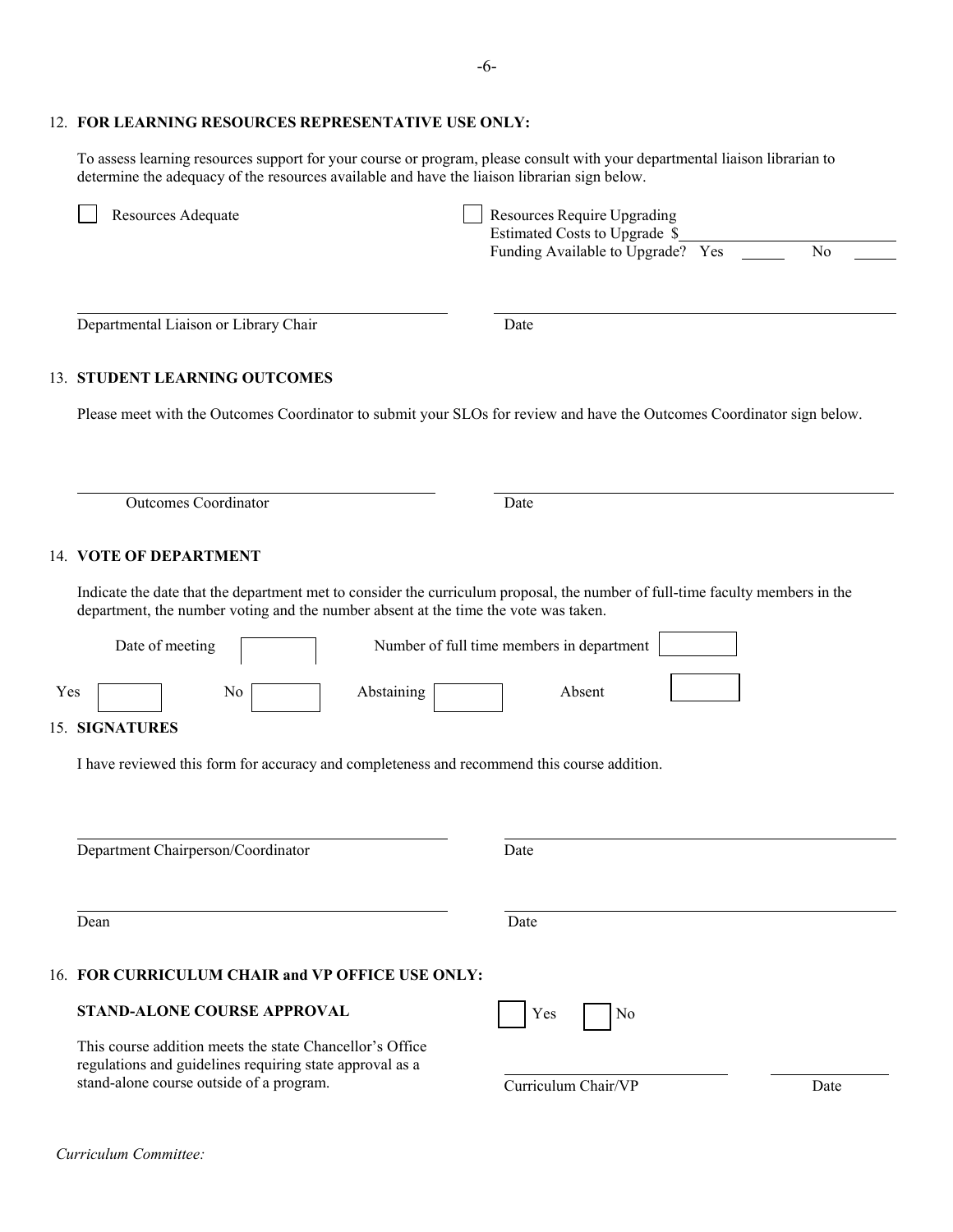## **PORTERVILLE COLLEGE**

# **CURRICULUM COMMITTEE**

# **DEGREE/CERTIFICATE ADDITION**

Date Submitted

**ASSOCIATE DEGREE CERTIFICATE OF ACHIEVEMENT ASSOCIATE DEGREE FOR TRANSFER CERTIFICATE OF PROFICIENCY AREA OF EMPHASIS**

|  | × |
|--|---|
|  |   |

The items enumerated below are to assist you in filling out the Associate Degree/Associate Degree for Transfer/Area of Emphasis/Certificate of Achievement/ Certificate of Proficiency Addition form. Short descriptions and examples have been given to guide you in completing this form. As you develop a new degree, it is extremely important to review the State Chancellor's Program and Course Approval Handbook (PCAH) at

[https://committees.kccd.edu/sites/committees.kccd.edu/files/PCAH%207th%20edition\\_0.pdf](https://committees.kccd.edu/sites/committees.kccd.edu/files/PCAH%207th%20edition_0.pdf) 

Example: for occupational programs there is a need for extensive labor market analysis and regional deans' approval; for transfer programs, there is a need to determine course-to-course articulation.

1. **INITIATED BY**

Instructor Division Department

# 2. **TITLE OF DEGREE, AREA OF EMPHASIS, CERTIFICATE OF ACHIEVEMENT OR CERTIFICATE OF PROFICIENCY**

### 3. **REASON FOR ADDITION**

Provide a concise statement as to why the associate degree/associate degree for transfer/area of emphasis/certificate of achievement or proficiency is being added and in what ways it will improve the department and the campus-wide curriculum.

4. **DESCRIBE ANY FISCAL IMPACT THIS ADDITION WILL HAVE ON THE DEPARTMENT, COLLEGE AND/OR**

**DISTRICT:** Address significant changes in staffing, facilities, equipment, supplies, learning resources or state reimbursement (i.e. loss of eligibility for basic skills, matriculation, and/or other categorical funding. Example: Adding a component of computer assisted instruction to a class could mean a change in identification of facilities, the need to purchase computers and software and the need for additional staff.)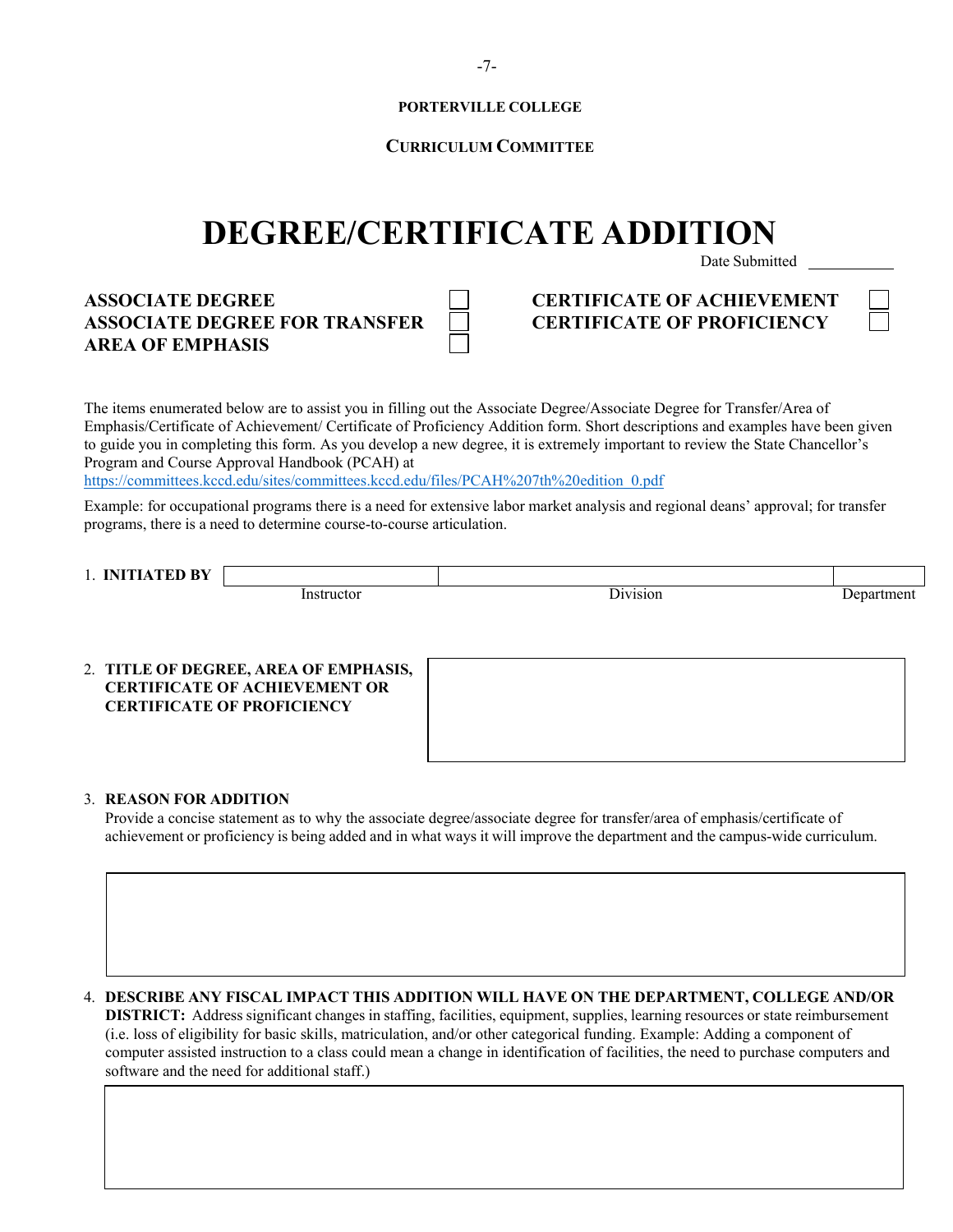# 5. **TOTAL UNITS**

- a. For AA/AS Degree Indicate the exact number of units a student will need to take to be awarded an AA or AS degree
- b.. For AA-T/AS-T Degree Indicate the exact number of units a student will need to take to be awarded an AA-T or AS-T degree.
- c. For Area of Emphasis Indicate the exact number of units a student will need to take in the area(s) of emphasis.
- d. For Certificate of Achievement Indicate the exact number of units a student will need to take to be awarded a certificate of achievement.
- e. For Certificate of Proficiency Indicate the exact number of units a student will need to take to be awarded a certificate of proficiency.

## **PLEASE LIST THE FOLLOWING INFORMATION FOR ITEMS 6 TO 11 ON A SEPARATE SHEET OF PAPER. REFER TO THE ASSOCIATE DEGREE SECTION IN THE CURRENT CATALOG FOR FORMAT EXAMPLES.**

# 6. **PROGRAM STUDENT LEARNING OUTCOMES**

### 7. **ASSOCIATE DEGREE DESCRIPTION**

Describe the associate degree program exactly as you wish it to appear in the catalog. The description precedes the major requirement listing.

# 8. **ASSOCIATE DEGREE MAJOR REQUIREMENTS**

List all courses required to complete the major. If your degree has an area of emphasis, please list the course requirements for the area exactly as you would like them to appear in the catalog.

### 9. **CERTIFICATE OF ACHIEVEMENT REQUIREMENTS**

List all courses students must complete to receive a certificate. (The certificate requirements follow the major requirements.)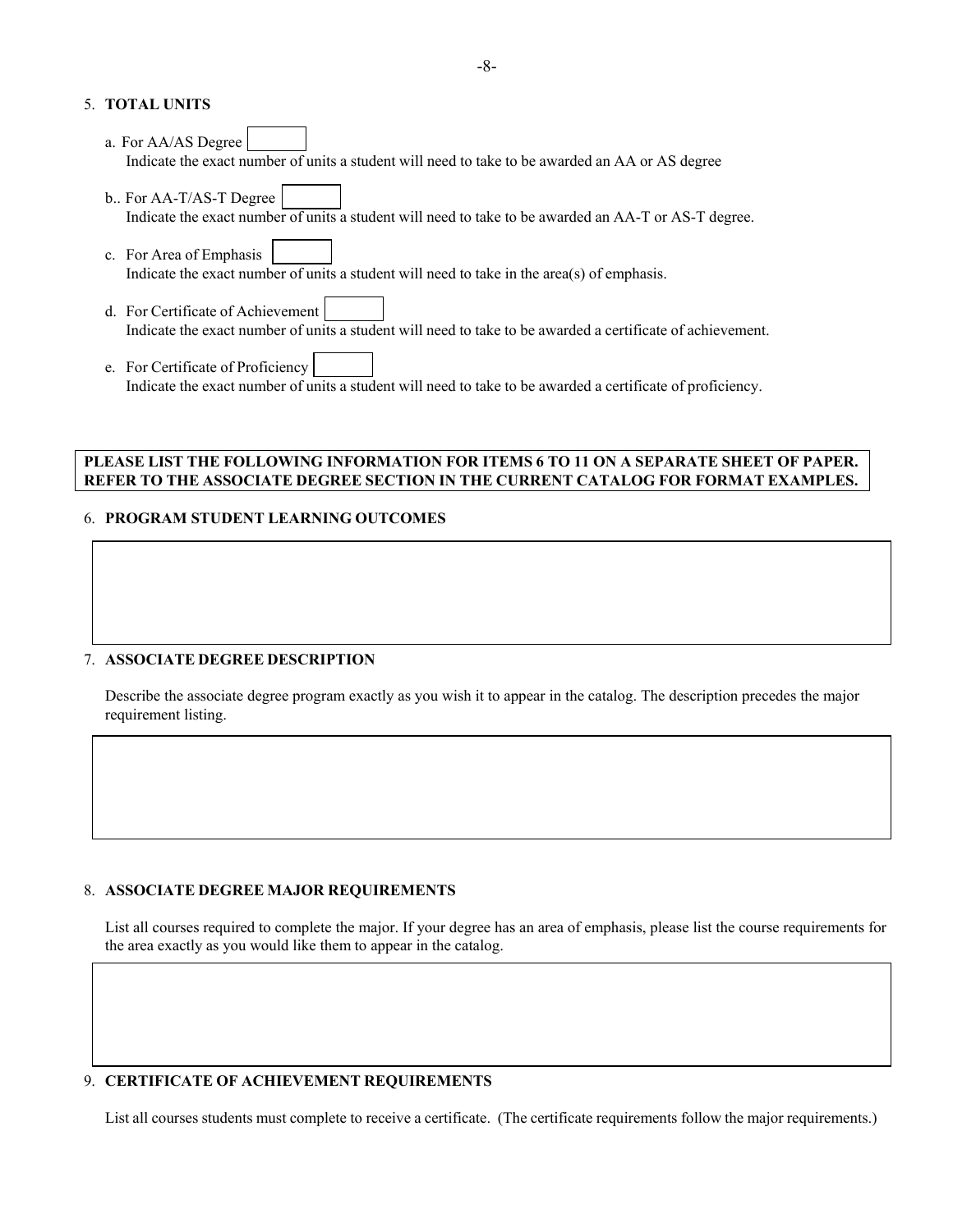### 10.**CERTIFICATE OF ACHIEVEMENT STATEMENT**

If students need only to complete the core curriculum to be awarded a certificate, the following statement must be listed under the major requirements. This certificate cannot be used for an associate degree for transfer.

EXAMPLE CERTIFICATE OF ACHIEVEMENT Any student who chooses to complete only the courses required for the above major qualifies for a certificate in (enter certificate title here). An official request from the student must be filed with the Admissions and Records Office prior to the deadline stated in the yearly calendar which is listed in the class schedule and catalog.

# 11. **CERTIFICATE OF PROFICIENCY REQUIREMENTS**

A certificate of proficiency is awarded to a student who completes a core curriculum that totals less than 12 units. It is designed for the student who needs to be prepared to enter an entry-level job. The certificate may be awarded upon successful completion of a prescribed course of study.

Provide a description of the certificate and add as the last sentence, "All classes must be completed with a "C" grade or higher." List all courses students must complete to receive a certificate of proficiency. (The certificate requirements follow the major requirements.)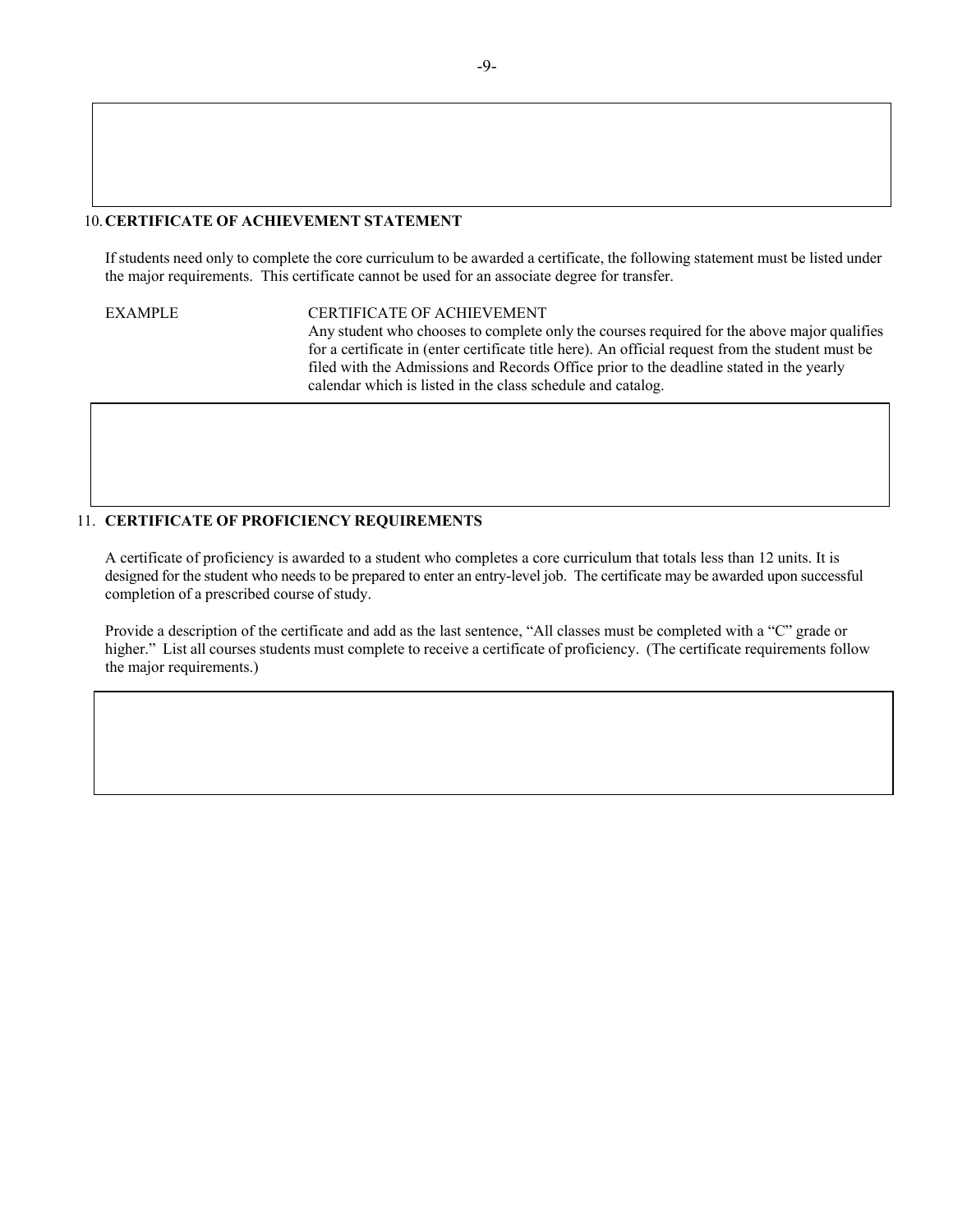## 12. **ADMISSIONS STATEMENT (FOR HEALTH PROFESSIONS PROGRAMS)**

Describe the requirements for admission to the program as you would like them to appear in the catalog.

# 13. **PORTERVILLE COLLEGE LETTER OF INTENT: CROSS-LISTED COURSES OR COURSES SHARED WITH OTHER DEPARTMENT(S)**

| Is any course in this degree/<br>$\vert$   Yes<br>$\rm No$<br>certificate cross-listed     |
|--------------------------------------------------------------------------------------------|
| If yes, please list cross-listed course                                                    |
| Is any course in this degree/certificate shared<br>$\vert$ Yes<br>with other department(s) |
| If yes, please list shared course                                                          |

In cases where this degree addition affects another degree/ certificate, please notify the appropriate chair or coordinator with a Curriculum Initiation Notification form and Letter of Intent.

The documents, with sign off by the other department at this campus, must be included with this proposal. **The Curriculum Committee will not review any proposal that affects any division or department at Porterville unless the Curriculum Initiation Notification form and Letter of Intent are on file.**